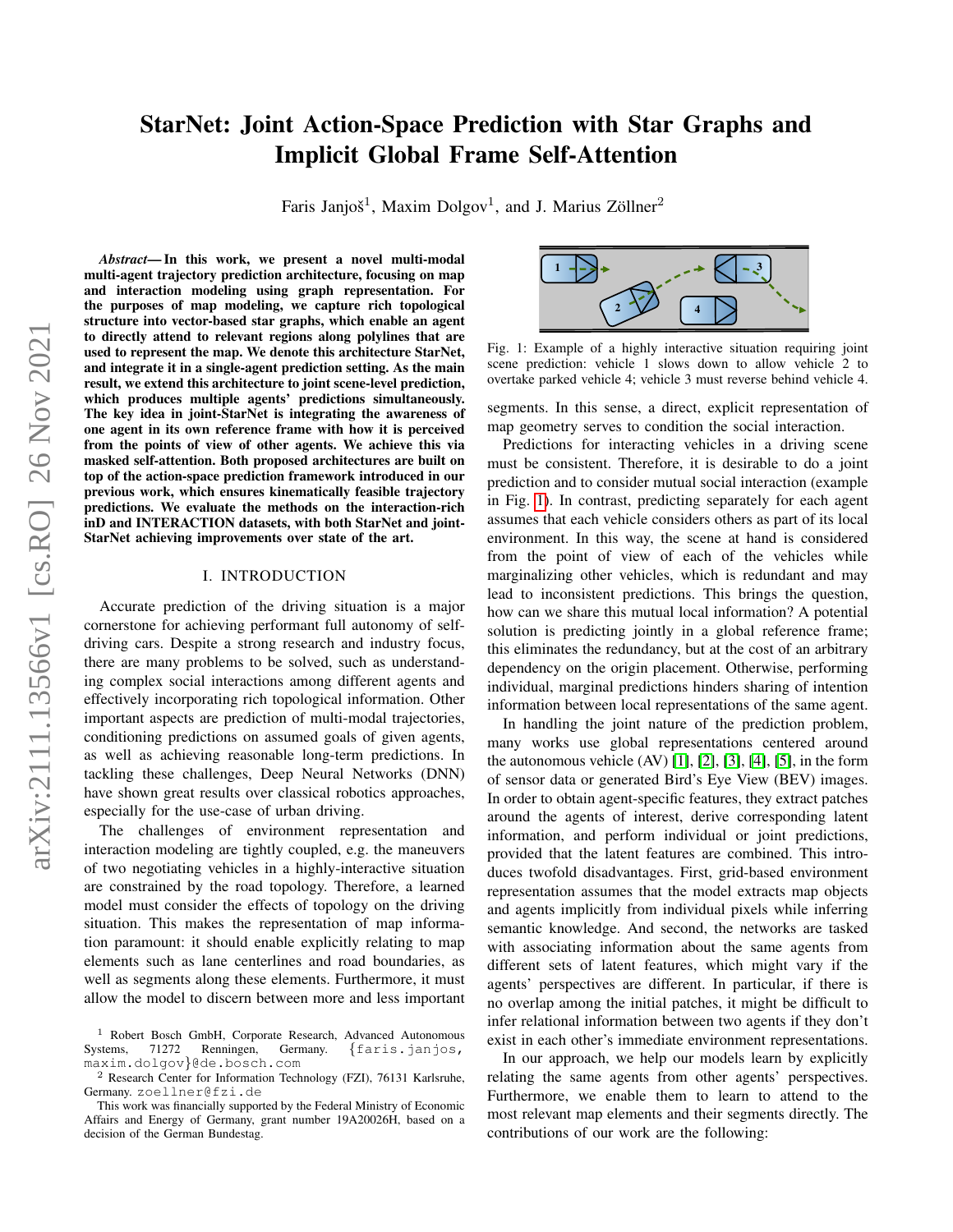- A novel, star-graph-of-vectors polyline representation, with unconstrained field-of-view (given a map description) and direct modeling of most relevant segments.
- Joint scene-level prediction via self-attention [\[6\]](#page-6-5), explicitly combining features from multiple reference frames while masking out irrelevant information.
- State-of-the-art performance on the INTERACTION dataset [\[7\]](#page-6-6), containing challenging roundabout, intersection, and highway merge scenarios.

# II. RELATED WORK

The field of trajectory prediction has generated an exhaustive literature [\[8\]](#page-6-7). Within the field of autonomous driving, the multifaceted nature of the problem yields works that focus on specific challenges within the overall landscape. They include but are not limited to: environment representation [\[9\]](#page-6-8), [\[10\]](#page-6-9), [\[11\]](#page-6-10), multi-agent interaction [\[12\]](#page-6-11), [\[13\]](#page-6-12), [\[14\]](#page-6-13), multimodality [\[15\]](#page-6-14), [\[16\]](#page-6-15), [\[17\]](#page-6-16), goal-conditioning [\[18\]](#page-6-17), [\[19\]](#page-6-18), [\[20\]](#page-6-19), and kinematic constraints [\[21\]](#page-6-20), [\[22\]](#page-6-21), [\[23\]](#page-6-22). Furthermore, some works integrate prediction with detection and planning [\[24\]](#page-6-23), [\[25\]](#page-6-24), [\[3\]](#page-6-2), as an important step in achieving end-to-end selfdriving. Our work focuses on map representation and interaction modeling. In addressing these challenges, approaches using Convolutional Neural Networks (CNN) [\[26\]](#page-6-25) and Graph Neural Networks (GNN) [\[27\]](#page-6-26) are prevalent, with GNNs increasingly used over CNNs.

#### *A. Graph-based map representation*

Encoding map information into graphs and using GNNs offers several advantages over image-based inputs used in conjunction with CNNs. CNNs extract locational features from rasterized BEV images or grids with LiDAR point clouds. In contrast, GNNs can learn directly from graphbased representations, which encode the geometric structure of the road into nodes and edges. In doing so, they alleviate the need to infer objects from pixels, as well as improve efficiency due to fewer weights. Furthermore, graphs benefit from a larger field of view than rasters, which are usually restricted by image dimensions and resolution. These factors contribute to a substantially higher representation density.

VectorNet [\[9\]](#page-6-8) is a seminal work that uses graph-based map representations. This approach fits polylines to map elements and dissects them into their constituent vectors. Then, fullyconnected graphs are constructed per map element, which are aggregated by a GNN into a feature vector. This procedure is used as a basis in further works [\[16\]](#page-6-15), [\[14\]](#page-6-13), [\[17\]](#page-6-16). Alternative approaches are [\[10\]](#page-6-9) and [\[28\]](#page-6-27), redefining the graph convolution operation with additional adjacency matrices in order to capture a larger receptive field. Consequently, they are able to capture a longer range longitudinally, as well as account for the different semantic meaning of lateral lanes. Another class of works is [\[29\]](#page-6-28) and [\[19\]](#page-6-18), which model attention to specific lanes or sections along a reference polyline, constructed by concatenating individual polyline points. In the case of [\[19\]](#page-6-18), this enables placement of hypothetical goals along the polyline to condition the trajectory prediction.

Works like VectorNet construct fully-connected subgraphs for each map element in order to mitigate the GNN infor-mation bottleneck<sup>[1](#page-1-0)</sup> [\[30\]](#page-6-29) problem. This enables each graph node to be no more than one hop away from any other node. However, as a result, unnecessary information is shared between vectors that are not physically close but are part of the same polyline. Thus, [\[9\]](#page-6-8) only considers the nodes within a distance threshold to the predicted vehicle, in turn limiting the receptive field in aggregation. Another issue is that [\[9\]](#page-6-8) includes ordering information into the node attributes via an integer index, which raises correctness questions since integers are combined with floating point features such as xy positions.

In our work, instead of connecting vectors by their polyline membership, we ask the question, which parts of a polyline are the most relevant *to an agent*? We task a Graph Attention Network (GAT) [\[31\]](#page-6-30) with the answer; the attention mechanism learns to determine the most relevant vectors without artificially limiting the receptive field. Furthermore, our map representation is simpler to pre-process than [\[10\]](#page-6-9), [\[28\]](#page-6-27) since we use standard graph convolutions, as well as [\[19\]](#page-6-18), [\[29\]](#page-6-28), since we do not manually select the reference polyline and allow other map element types to be attended to as well.

## *B. Joint graph-based interaction modeling*

Social interaction in a driving scene can inherently be represented as a natural graph, where nodes are agents and edges model their (weighted) connections. Hence, virtually all recent state-of-the-art approaches use graph-based learned models such as GNNs and Multi-Head Attention (MHA), which is related to the Transformer architecture<sup>[2](#page-1-1)</sup> [\[6\]](#page-6-5). For the sake of brevity, we limit our review to joint prediction works [\[12\]](#page-6-11), [\[18\]](#page-6-17), [\[33\]](#page-6-31), [\[2\]](#page-6-1), [\[3\]](#page-6-2), [\[4\]](#page-6-3), [\[34\]](#page-6-32), [\[35\]](#page-6-33), [\[20\]](#page-6-19), [\[5\]](#page-6-4).

Among these approaches, [\[12\]](#page-6-11), [\[18\]](#page-6-17), [\[2\]](#page-6-1), [\[3\]](#page-6-2), [\[4\]](#page-6-3), [\[34\]](#page-6-32) use deep generative models. Here, they capture the uncertainty within a scene into a set of latent variables and sample from the latent space. The major drawback of such approaches is the randomness of their outputs because they require sampling from a latent distribution during inference. Thus, likelihood estimation of the predicted trajectory distribution is difficult. This is exacerbated in the single-step prediction approaches [\[12\]](#page-6-11), [\[18\]](#page-6-17), which construct a trajectory iteratively. Another drawback is limited map information; approaches either don't consider the map at all [\[33\]](#page-6-31), or use global representations centered around the AV [\[2\]](#page-6-1), [\[3\]](#page-6-2), [\[4\]](#page-6-3). As mentioned in Sec. [I,](#page-0-1) the AV-centered global view requires extracting local patches around each agent of interest and relating information implicitly via CNNs. As an alternative, [\[20\]](#page-6-19) and [\[35\]](#page-6-33) perform joint prediction in the global reference frame without AV-centering, but reduce the effects of arbitrary

<span id="page-1-0"></span><sup>&</sup>lt;sup>1</sup>Modeling the full map connectivity as a mesh-like natural graph and interweaving the agents nodes would result in long chains of propagated information. Learning over such a graph would necessitate many iterations of message passing and yield over-smoothed node embeddings.

<span id="page-1-1"></span><sup>&</sup>lt;sup>2</sup>Incidentally, the basic Transformer layer is equivalent to the GNN GAT layer, in the case of multiple attention heads and a fully-connected underlying graph [\[32\]](#page-6-34).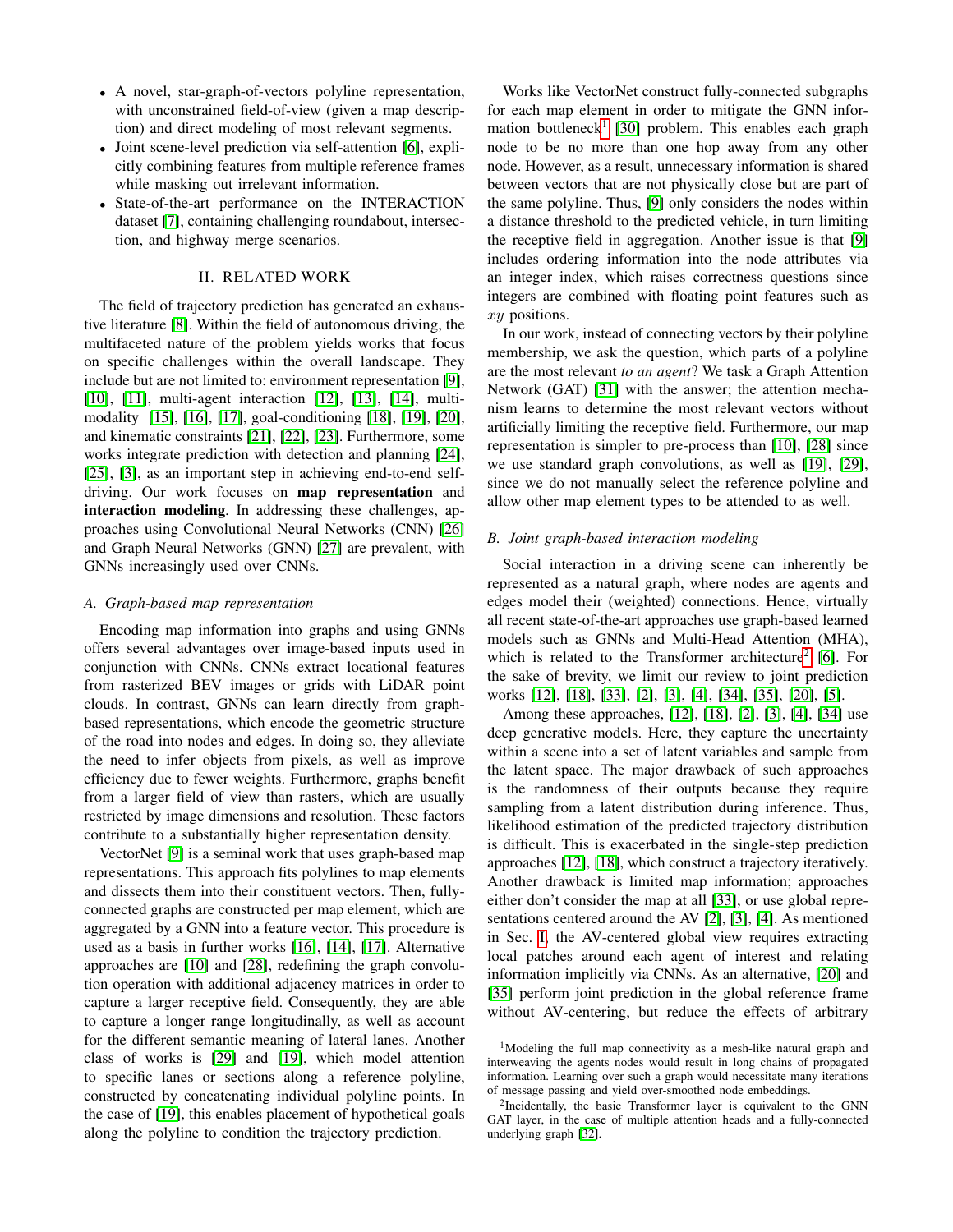origin placement by injecting the global-frame map via crossattention and Long Short-Term Memory (LSTM)-like [\[36\]](#page-6-35) implicit gating, respectively.

In our work, we output deterministic predictions given deterministic inputs, as well as regressing one-shot trajectories. We model the map explicitly from graph-based representations with unlimited field of view. Our work is closest to the prediction model in [\[20\]](#page-6-19), however, instead of using global reference frames, we ask the question, how is an agent jointly perceived by other agents? We arrive at a MHA model with masking, which combines multiple local representations to construct an implicit global frame. Furthermore, our model is smaller since it uses two GAT and two MHA layers to model the map and social interaction, compared to 18 MHA layers in [\[20\]](#page-6-19). Finally, we frame our model in the action-space framework introduced in our previous work [\[23\]](#page-6-22), ensuring kinematically feasible predictions.

#### III. METHOD

#### *A. Background*

Consider the task of vehicle trajectory prediction in a driving situation with  $N$  heterogeneous interacting agents. We define the single-agent prediction problem as predicting the distribution of future waypoints  $\hat{Y}_i$  of vehicle i. It can be framed in an imitation learning setting, where a learned model parameterizes the distribution

<span id="page-2-0"></span>
$$
\hat{Y}_i \sim P(\hat{\mathbf{Y}}_i | \mathcal{D}^i) \tag{1}
$$

conditioned on the local context  $\mathcal{D}^i$  of vehicle *i*. Here, the superscript indicates that the values are represented in the local reference frame of vehicle  $i$ , subscript indicates prediction for agent  $i$ , while  $\hat{\cdot}$  denotes predicted future values. We simplify the problem in [\(1\)](#page-2-0) by predicting a sample  $\hat{Y}_i$  of the distribution, e.g. a  $2 \times T$  matrix of xy coordinates over T future time steps.

The context  $\mathcal{D}^i = \{\mathcal{M}^i, \mathcal{T}^i\}$  contains the map  $\mathcal{M}^i$  and past position tracks  $\mathcal{T}^i$  of vehicle i and its neighboring  $N-1$ agents, with  $\mathcal{T}^i = \{X_j^i\}_{j=1}^N$ . Each track  $X_j^i$  is a  $3 \times T$  matrix of  $xy$  coordinates of agent j over  $T$  past time steps (in the reference frame of vehicle  $i$  at the current time step) and a padding row, since the agent might not be present in the scene for each time step. The padding row contains zeros for non-existent points (and zero positions) and ones otherwise.

In joint prediction, we consider the task of predicting  $K$  $(K \leq N)$  vehicles' trajectories simultaneously. Thus, the learned model parameterizes the distribution

<span id="page-2-1"></span>
$$
\hat{Y} \sim P(\hat{\mathbf{Y}}|\mathcal{D})\ .\tag{2}
$$

Therefore, we predict a sample  $\hat{Y}$  of  $\hat{Y}$  for future trajectories of all K vehicles, given their contexts  $D$ , where  $\tilde{Y}$  =  $\{\hat{Y}_k\}_{k=1}^K$  and  $\mathcal{D} = \{\mathcal{D}^k\}_{k=1}^K$ , respectively. Each  $\mathcal{D}^k$  can be separated into its map and tracks components,  $\mathcal{M}^k$  and  $\mathcal{T}^k = \{X_j^k\}_{j=1}^N$ . Note that tracks  $\mathcal{T}^k$  contain trajectories for all N agents, including those whose waypoints are not predicted such as pedestrians and bicycles.

In parameterizing the distributions in  $(1)$  and  $(2)$ , we use a general encoder–decoder structure, with a context encoder and an output decoder. The encoder reasons about the context  $D$  while the decoder generates predicted trajectories  $\hat{Y}$ . Furthermore, we make use of track encoders, e.g. we encode each agent track  $X_j^i$   $(i \in [1, ..., K], j \in [1, ..., N])$  into a feature vector  $z_j^i$  via a 1D CNN network.

## <span id="page-2-5"></span>*B. Action-space prediction*

We use positional representations in modeling the environment  $D$  within the context encoder. Both the polyline map M (as will be shown later), as well as the tracks  $\mathcal{T}$ , contain xy coordinates describing polyline control points and past trajectories, respectively. Hence, in generating learned feature representations of the environment, map-dependent interactions are inferred from data in the Euclidean space.

However, when generating the predicted trajectories  $\hat{Y}$  via the decoder, we shift the learning problem into the actionspace of accelerations and steering angles. We provide past actions as action tracks  $A_i^i$   $(i \in [1, ..., K])$  and generate future actions with a Gated Recurrent Unit (GRU) [\[37\]](#page-6-36). This is consistent with the action-space prediction framework [\[23\]](#page-6-22) and guarantees that a learned model does not have to capture motion models, as well as ensuring kinematic feasibility (with an output kinematic model). Similarly to position tracks, we encode past action tracks  $A_i^i$  into feature vectors  $w_i^i$  with the same network.

#### <span id="page-2-3"></span>*C. Single-agent prediction with StarNet*

In this section, we present a single-agent prediction method for regressing the future trajectory of vehicle  $i$ (prediction-ego). We approximate [\(1\)](#page-2-0) via a deterministic encoder–decoder model. The encoder consists of a star graph map model and a map-dependent interaction model, while the decoder is a multi-modal action predictor, directly generating  $m$  samples from the distribution [\(1\)](#page-2-0).

<span id="page-2-4"></span>*1) Star graph map model:* Key component of single-agent StarNet is its representation of map elements via star graphs. First, each map element, such as a sidewalk, lane center-line, or a traffic island, is approximated by a polyline consisting of fixed-length vectors, similarly as in VectorNet [\[9\]](#page-6-8). Thus, the representation  $\mathcal{M}^i$  of the map in the agent i's reference frame consists of Q polylines

<span id="page-2-2"></span>
$$
\mathcal{M}^i = \{q_j^i\}_{j=1}^Q . \tag{3}
$$

In turn, each polyline consists of  $L$  vectors comprising their start and end  $xy$  coordinates and one-hot type encoding

$$
q_j^i = \{v_{jl}^i\}_{l=1}^L ,\t\t(4)
$$

$$
v_{jl}^i = [v_{\text{start}}, v_{\text{end}}, v_{\text{type}}]^T . \tag{5}
$$

Given this polyline representation, we construct a directed star graph for each polyline  $q_j^i$ . In this structure, the past prediction-ego track is the central node with embedded track features  $z_i^i$  and edges connecting each vector  $v_{jl}^i$  to the central node. To ensure message passing compatibility, we embed the vector nodes [\(5\)](#page-2-2) into the same dimensionality as the features  $z_i^i$  using a linear layer. Finally, we feed this graph to a 2-layer GAT and aggregate the nodes via max-pooling to obtain polyline-level embeddings  $q_j^i$  of same dimensionality as the nodes. This structure is depicted in Fig. [2.](#page-3-0)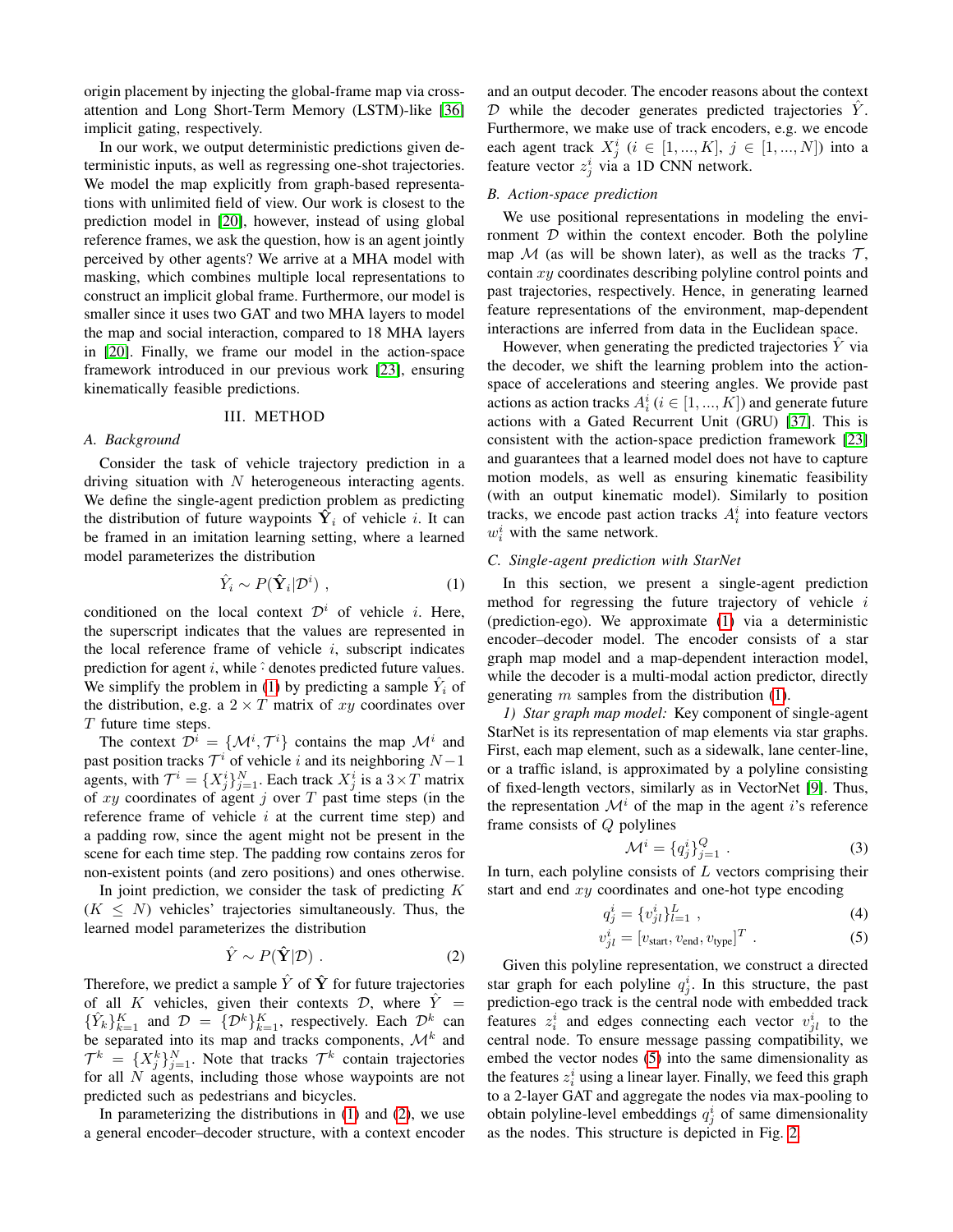<span id="page-3-0"></span>

Fig. 2: StarNet single-agent architecture for the driving scene in Fig. [1.](#page-0-0) Vehicle 1 is the prediction-ego, and two polylines and three neighboring agents are in its local context. First, the two polylines determined by five vectors each are represented in a directed star graph with prediction-ego track embedding  $z_1^1$  in the center and vector embeddings  $v_{{1,2},1,{5}}^{1}$  outward. Polyline-level embeddings are generated by a 2-layer GAT, followed by a 1-layer Multi-Head Attention modeling map-dependent social interaction via aggregating all agents' and polylines' embeddings,  $z_{\{1,4\}}^1$  and  $q_{\{1,2\}}^1$  respectively. Then, prediction-ego embedding is selected, concatenated with its action track embedding  $w_1^1$ , and fed through an action-prediction GRU to predict future actions  $\hat{a}_1^1$ . Finally, positions  $\hat{x}_1^1$  are obtained via a kinematic model transformation.

The star graph and the accompanying GAT model the relationship between the ego track and the map. Contrary to VectorNet's fully-connected graphs, we assume that there is more information contained in the vehicle's direct attention (represented by its past track embedding) to a specific vector within a polyline rather than between the polyline vectors themselves. This allows us to expand the receptive field, since the attention mechanism will learn to ignore distant vectors, and to consider them proportionally to their weights in aggregation. Furthermore, the structure removes the need to include artificial ordering into the vector [\(5\)](#page-2-2), as it is done in VectorNet in order to help convey the polyline geometry, which simplifies the learning problem.

<span id="page-3-2"></span>*2) Map-dependent interaction model:* In the single-agent StarNet, we model map-dependent social interaction with a MHA  $[6]$ , see Fig. [2.](#page-3-0) We combine vehicle i's past track embedding  $z_i^i$  with polyline embeddings  $q_j^i$  ( $j \in [1, ..., Q]$ ), as well as track embeddings  $z_j^i$   $(j \in [1, ..., N-1])$  of each agent sharing the scene with  $i$ . Then, we stack the embedding vectors into a matrix with  $N + Q$  rows and feed it into a single MHA layer. Here, linear projections of the input are generated in the form of query, key, and value matrices. Then, the self-attention operation [\[6\]](#page-6-5) is applied in order to infer the relationships between the embeddings. The

<span id="page-3-1"></span>

(a) Joint-StarNet with both map element star-graphs and action decoder blocks omitted: Single-agent Multi-Head Attention blocks model local map-dependent social interaction for the joint prediction candidate vehicles 1 – 3. Features  $z_{1-3}^1$ ,  $z_{1-3}^2$ ,  $z_{1-3}^3$  are selected and fed into the Joint Multi-Head Attention block, which aggregates local features to construct an implicit global frame. After this operation, features  $z_i^i$  ( $i \in [1, 2, 3]$ ) are selected and together with their action embeddings  $w_i^i$  fed into the action decoder block (not shown).

| $\overline{0}$ | $\boldsymbol{0}$ |                | $\boldsymbol{0}$                      | $\mathbf{1}$   | $\overline{0}$ | $\mathbf{1}$   |                |
|----------------|------------------|----------------|---------------------------------------|----------------|----------------|----------------|----------------|
| $\overline{2}$ | $\overline{0}$   | $\sqrt{2}$     | $\boldsymbol{0}$                      | $\overline{0}$ | 0              | $\overline{0}$ | $\overline{2}$ |
| $\overline{0}$ | 3                | $\overline{0}$ | 3                                     | $\overline{0}$ |                | $\overline{0}$ |                |
| $\overline{0}$ | $\overline{0}$   | $\overline{0}$ | $\overline{0}$                        | $\mathbf{1}$   | $\overline{0}$ |                | $\overline{0}$ |
| $\overline{2}$ | $\mathbf{0}$     | $\overline{2}$ | $\begin{array}{c} 0 \\ 3 \end{array}$ | $\mathbf{0}$   | $\mathbf{0}$   | $\overline{0}$ | 2              |
| $\overline{0}$ | 3                | $\overline{0}$ |                                       | $\mathbf{0}$   | 3              | $\mathbf{0}$   | 0              |
| $\overline{0}$ | 0                | $\overline{0}$ | $\mathbf{0}$                          | $\mathbf{1}$   | $\overline{0}$ | $\mathbf{1}$   | 0              |
| 2              | 0                | $\overline{2}$ | $\mathbf{0}$                          | $\overline{0}$ | 0              |                | 2              |
|                | 3                |                |                                       | 0              |                |                |                |

(b) Depicted is the corresponding  $9 \times 9$  attention mask matrix for the three vehicles from Fig [3a.](#page-3-1) Here, each non-zero number denotes attention to a feature vector of a vehicle in a row, while zero denotes no attention. Each  $3 \times 3$  matrix in a block-row can be obtained by left-shifting the left-neighbor  $3 \times 3$  matrix by one.

Fig. 3: Joint-StarNet architecture in Fig. [3a](#page-3-1) (for the scene in Fig. [2\)](#page-3-0) and the accompanying attention mask for the Joint Multi-Head Attention block in Fig. [3b.](#page-3-1)

output of the MHA is of the same dimensionality as the stacked input matrix, and we select the row that corresponds to the vehicle  $i$ . Through the GAT and MHA layers, the obtained embedding is able to capture the map-dependent social interaction in the local context of the prediction-ego. The next step is feeding it into the action output decoder.

*3) Multi-modal action decoder:* The action decoder combines the positional embedding of the prediction-ego, aggregated to consider the map-dependent social interaction, with its action embedding. We concatenate  $z_i^i$  with  $w_i^i$  and feed it into the action decoder, which is the same GRU network as in [\[23\]](#page-6-22) (depicted in Fig. [2\)](#page-3-0). It generates steering angles and accelerations, directly predicting m action modes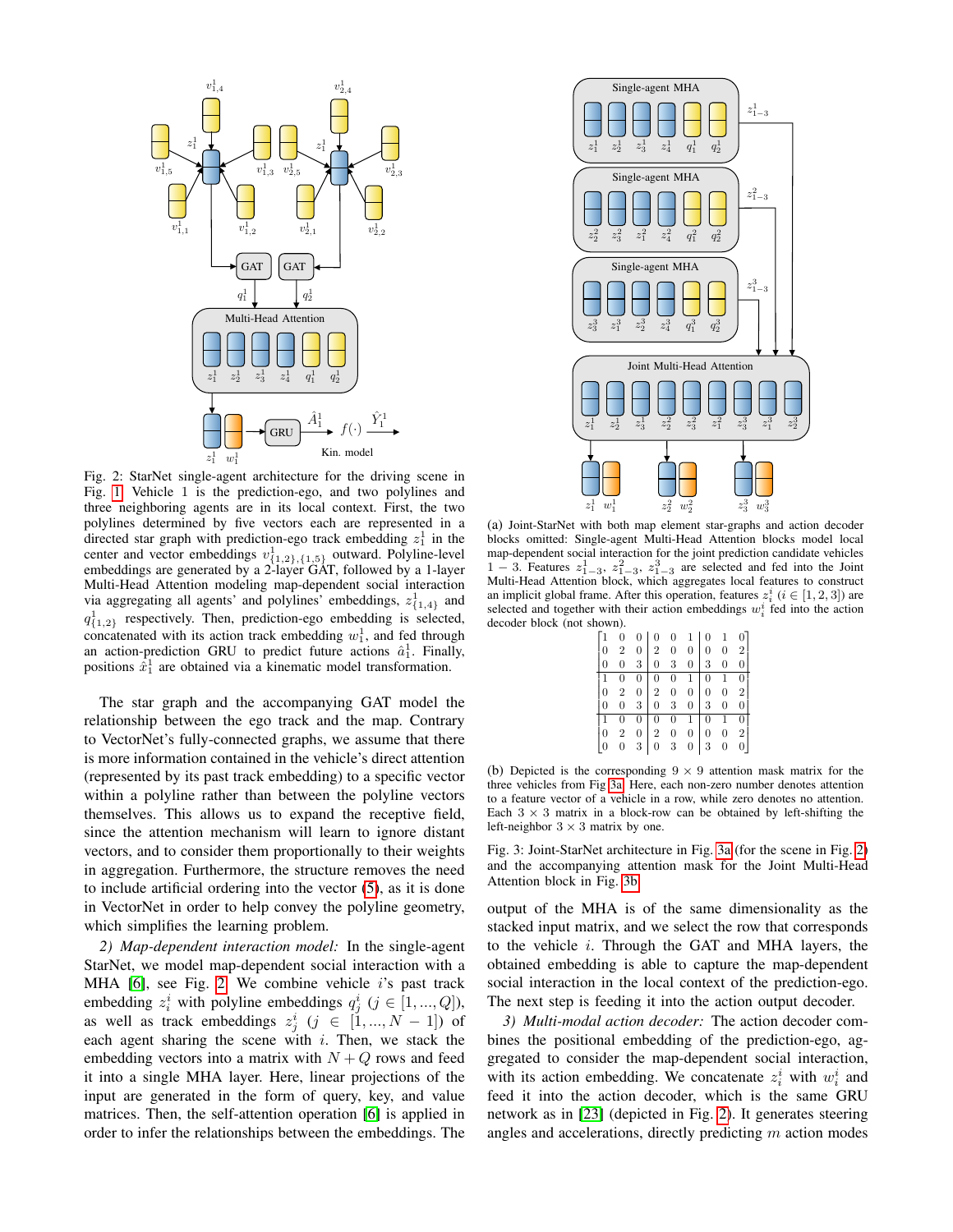(trajectories and softmax scores, which can be interpreted as probabilities), similarly to [\[38\]](#page-6-37). Then, a bicycle kinematic model converts actions to future positions.

We train the whole pipeline with the loss

<span id="page-4-1"></span>
$$
\mathcal{L} = \mathcal{L}_{reg} + \beta \mathcal{L}_{class} , \qquad (6)
$$

where  $\mathcal{L}_{\text{reg}}$  considers the mismatch to the ground-truth future trajectory and  $\mathcal{L}_{\text{class}}$  considers the mode probability via cross-entropy, same as in [\[23\]](#page-6-22), with  $\beta$  set to 1.

## <span id="page-4-2"></span>*D. Joint prediction with joint-StarNet*

In this section, we present a joint prediction method for regressing the future trajectory of  $k$  vehicles in a driving scene  $(k \in [1, ..., K], K \leq N)$ . We directly model the joint distribution [\(2\)](#page-2-1) without factorizing individual agents. The joint-StarNet architecture builds on StarNet from Sec. [III-](#page-2-3)[C](#page-2-3) and achieves joint prediction by aggregating local features into an implicit global frame via masked self-attention.

*1) Implicit global frame self-attention:* The joint-StarNet is an extension to single-agent StarNet. After determining the joint prediction candidates, we perform the first two steps of the single-agent StarNet pipeline separately for each vehicle. We construct local map element star graphs, aggregate them with GATs and combine them with locally embedded tracks in the Single-Agent MHA blocks. Then, we select the positional embeddings corresponding to each of the joint agents, in each joint agent's local context, obtaining  $K^2$ feature vectors  $\{\{z_j^k\}_{j=1}^K\}_{k=1}^K$ . An example is provided in Fig. [3a.](#page-3-1) This combination of features contains mutual local information about each joint prediction candidate, at the cost of quadratically increasing number of features. Nevertheless, we do not observe a computational bottleneck due to efficient batching in training, described in Sec. [IV-A.](#page-4-0)

Given the individual local features, we now construct an implicit global frame by combining features from each local frame. We achieve this with another MHA block (denoted as Joint Multi-Head Attention in Fig. [3a\)](#page-3-1), taking in features  $\{\{z_j^k\}_{j=1}^K\}_{k=1}^K$  stacked into a matrix. In the output, we select the rows corresponding to features  $\{z_k^k\}_{k=1}^K$  (in their respective reference frames) and feed them in a batched manner into an action decoder block. We can train with the same loss [\(6\)](#page-4-1) as in single-agent StarNet training.

*2) Attention-mask:* In combining multiple local contexts into an implicit global context, the embeddings corresponding to a single vehicle in different local frames should attend only to themselves. We achieve this by limiting the selfattention with a  $K^2 \times K^2$  attention mask matrix. It ensures that only the features  $\{z_j^k\}_{k=1}^K$  for the agent j in different frames are considered, in each row of the stacked input matrix. This is exemplified in Fig. [3b.](#page-3-1)

The joint-StarNet architecture with masking allows to explicitly combine multiple local interaction models and integrate them into an implicit global interaction model. Each local, single-agent model uses direct map representations that condition the local social interaction. Furthermore, predictions are generated with an action-space learned model that fully captures kinematic characteristics of motion.

<span id="page-4-3"></span>

|                     | $inD$ [39] |            | <b>INTERACTION [7]</b> |            |
|---------------------|------------|------------|------------------------|------------|
|                     | ADE.       | <b>FDE</b> | ADE.                   | <b>FDE</b> |
| <b>FFW-ASP [23]</b> | 0.37       | 1.02       | 0.24                   | 0.63       |
| VectorNet [9]       | 0.37       | 1.03       | 0.22                   | 0.63       |
| <b>StarNet</b>      | 0.35       | 0.98       | 0.16                   | 0.49       |
| joint-StarNet       | 0.32       | 0.89       | 0.14                   | 0.41       |

TABLE I: Comparison of StarNet and joint-StarNet with FFW-ASP [\[23\]](#page-6-22) and VectorNet [\[9\]](#page-6-8) (own implementation).

<span id="page-4-4"></span>

|                      | <b>INTERACTION [7]</b> |            |  |
|----------------------|------------------------|------------|--|
|                      | <b>ADE</b>             | <b>FDE</b> |  |
| DESIRE [40]          | 0.32                   | 0.88       |  |
| MultiPath [15]       | 0.30                   | 0.99       |  |
| STG-DAT [34]         | 0.29                   | 0.54       |  |
| <b>TNT</b> [16]      | 0.21                   | 0.67       |  |
| $ReCoG$ [41]         | 0.19                   | 0.66       |  |
| <b>HEAT-I-R [35]</b> | 0.19                   | 0.65       |  |
| <b>ITRA</b> [5]      | 0.17                   | 0.49       |  |
| <b>StarNet</b>       | 0.16                   | 0.49       |  |
| joint-StarNet        | 0.14                   | 0.41       |  |

TABLE II: Comparison of StarNet and joint-StarNet with approaches in literature (reported results). The values for [\[40\]](#page-6-39) and [\[15\]](#page-6-14) are given in [\[16\]](#page-6-15). Since [\[34\]](#page-6-32) reports results for different map types separately, we computed the aggregate value by combining the ratios of specific map types in the validation dataset.

#### IV. RESULTS

### <span id="page-4-0"></span>*A. Implementation*

For implementing the StarNet (Sec. [III-C\)](#page-2-3) and joint-StarNet (Sec. [III-D\)](#page-4-2) architectures we used several network types: 1D CNNs, GATs, MHA, and GRUs. The track encoder 1D CNNs are adapted from the ActorNet model in [\[10\]](#page-6-9) and embed position and action tracks to 128- and 64 dimensional vectors, respectively. The position embeddings are then used as nodes in the GAT and MHA networks, which are both realized with 8 attention heads. In the action decoder block, the concatenated position and action track embeddings are first transformed by two linear layers of sizes {512, 256} (with batch normalization and tanh activation) before being fed into the GRU network. The GRU iterates these transformed features three times through two layers of 512 hidden units, directly predicting  $m$  future action modes.

The joint-StarNet has several important practical considerations. Within the model, each joint candidate is first fed through the first two steps of the single-agent StarNet (Sec. [III-C.1](#page-2-4) and Sec. [III-C.2\)](#page-3-2), and then the features from multiple local contexts are aggregated in the Joint MHA, as exemplified in Fig. [3a.](#page-3-1) In a single batch element, this induces linearly growing complexity in the GAT and Single-agent MHA and quadratically growing complexity in the Joint MHA, with the number of joint candidates. However, the computational load does not grow equally due to efficient batching of different scenes. In the GAT case, we aggregate different star graphs into a single graph with a block-diagonal adjacency matrix. Similarly, in both MHA blocks we feed inputs from different scenes together in a batch, but use additional batch-wise attention mask. As a result, this brings a higher utilization of GPU memory. However, reasonably-sized batches are made possible by the compact input representations.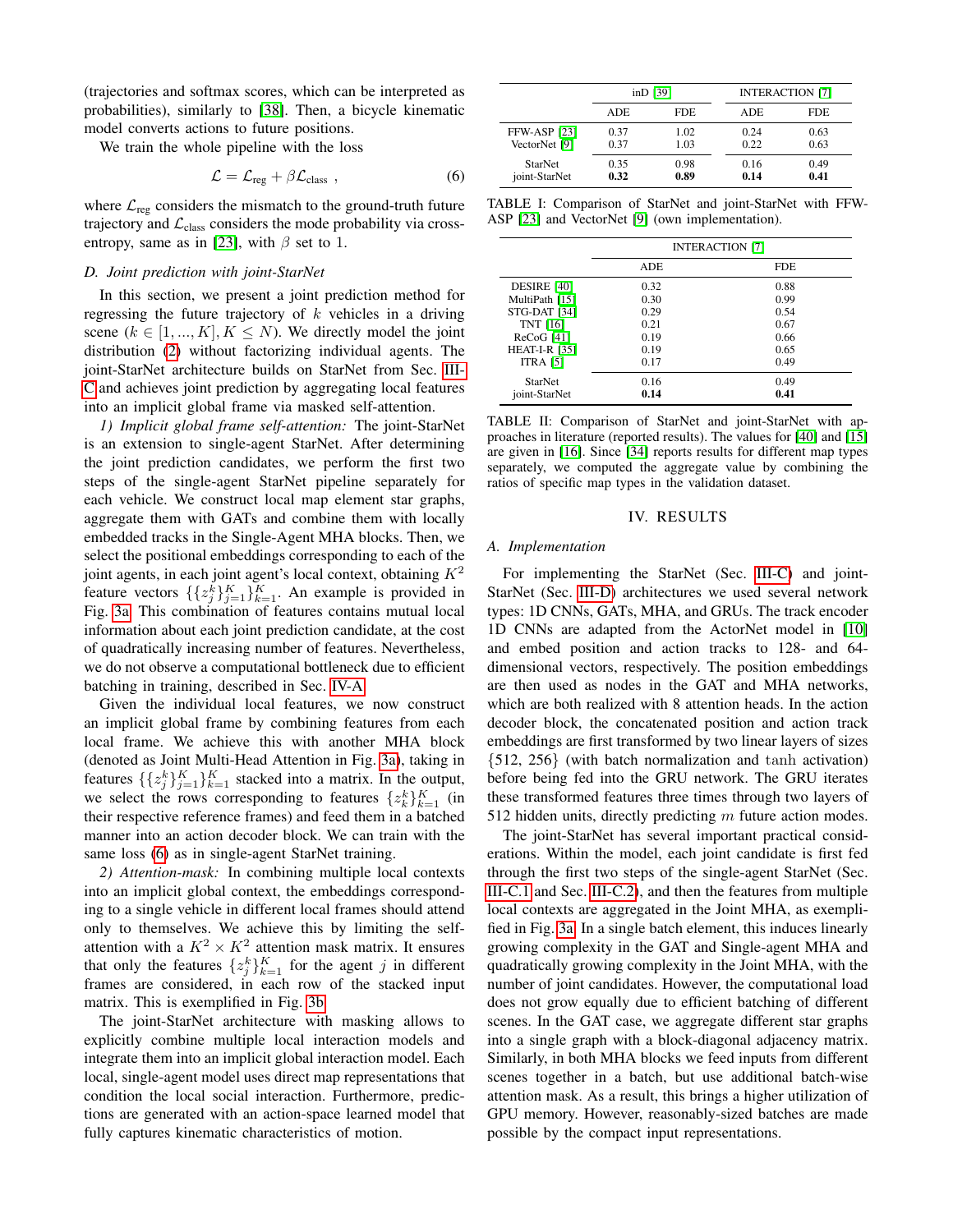<span id="page-5-0"></span>

Fig. 4: Qualitative results of joint-StarNet on INTERACTION [\[7\]](#page-6-6) validation subset. Rectangles indicate vehicles, while squares are pedestrians/bicycles. Gray trajectories are predictions ( $m = 3$  modes), with the ground truth overlaid in green. The right-most prediction is among the 50 worst individual predictions according to the FDE metric.

## *B. Datasets*

Datasets must allow flexibility in choosing single or multiple prediction targets, in order to facilitate both singleagent and joint trajectory prediction. Therefore, we selected the inD [\[39\]](#page-6-38) and the INTERACTION datasets [\[7\]](#page-6-6) that provide joint tracked data over a whole recording. In both datasets, we generated individual samples for all agents except pedestrians and bicycles by extracting all 2.5+3s segments (2.5s past and 3s prediction recorded with 10Hz) with a 1.5s spacing between the samples. In generating map data, we used the provided lanelets [\[42\]](#page-6-41) to extract two polyline types: road boundaries (e.g. curbstones) and road properties (e.g. lane center-lines). For inD, we used the same training/validation/testing split as in [\[23\]](#page-6-22), and for INTERACTION we used the provided validation dataset.

In the joint-StarNet setting, it is non-trivial to determine the joint prediction candidates. We perform this by first selecting one vehicle in the scene that is present over an entire prediction time interval as the virtual-ego. Then, we determine all other vehicles that exist throughout the time interval and that at any time during the interval come close to the virtual-ego within a certain threshold; better approaches to filter relevant agents are left for future work. In this sense, the virtual-ego mimics an AV that predicts trajectories of its nearby vehicles (and its own trajectory). Thus, when another vehicle is chosen to be the virtual-ego, a different set of joint candidates could emerge. This allows us to effectively upsample highly interactive training data.

## *C. Training setup*

We implemented our models in PyTorch [\[43\]](#page-6-42) and trained with the Adam optimizer [\[44\]](#page-6-43) over 10 epochs with batch size 8. The learning rate was set to  $10^{-4}$  and multiplied by 0.2 for every two consecutive epochs with no improvement outside an  $\epsilon$  region. In the joint-StarNet case, the training took around five days to complete on a single NVIDIA GeForce RTX 3090.

## <span id="page-5-1"></span>*D. Performance*

We compared our approaches against the raster-based Feed-Forward Action-Space Prediction (FFW-ASP) architecture from our previous work [\[23\]](#page-6-22) and our own implementation of VectorNet [\[9\]](#page-6-8), with the results shown in Tab. [I.](#page-4-3) To ensure a fair comparison, we used our multi-modal action output decoder in VectorNet (originally uni-modal)

and did not incorporate the self-supervised map completion task from [\[9\]](#page-6-8) within the MHA blocks of any architecture. Similarly, we adapted the FFW-ASP to use action track encoders mentioned in Sec. [III-B.](#page-2-5) In all architectures, we set the number of predicted modes  $m$  to 3. As metrics, we computed the Average Displacement Error (ADE) and Final Displacement Error (FDE), defined as in [\[5\]](#page-6-4).

As seen in Tab. [I,](#page-4-3) StarNet's graph-based map modeling and map-conditioned interaction modeling already brings improvements over the baseline methods. Similarly, joint-StarNet improves on StarNet's performance, as expected. We also compared against reported results in literature on the INTERACTION validation dataset, see Tab. [II.](#page-4-4) To the best of our knowledge, joint-StarNet achieves state-of-theart performance.

Examples of predicted trajectories with joint-StarNet are shown in Fig. [4.](#page-5-0) It can be seen that overall the predictions accurately model the interaction in a scene. Regarding multimodality, we observe that in most cases the modes are distributed realistically, i.e. in straight driving they are spread longitudinally and slight turns result in relatively narrow dispersion. However, among the shown worst prediction example, turns with a larger radius result in occasional missed modes, indicating room for improvement.

### V. CONCLUSION

In this work, we presented an attention-based approach to directly represent map elements and explicitly model mutual social interaction. We offered two novel architectures, the single-agent StarNet that models map elements as star graphs, and a joint prediction extension via an additional MHA layer. The joint-StarNet can handle a variable number of agents and integrate their local awarenesses into an implicit global model. In this sense, it contributes an important step towards joint scene understanding.

In future work, we will focus on the multi-modality aspect of joint prediction and address the shortcomings mentioned in Sec. [IV-D.](#page-5-1) We plan to improve on the implicit modeling of multi-modality within the action output decoder, which does not condition predicted modes on other vehicles' predicted modes. Furthermore, we plan to integrate the presented architectures with the self-supervised long-term prediction framework of [\[23\]](#page-6-22), which predicts future context representations prior to trajectories. We expect that the denser map and joint interaction modeling will lead to improved context prediction, bringing further performance improvements.